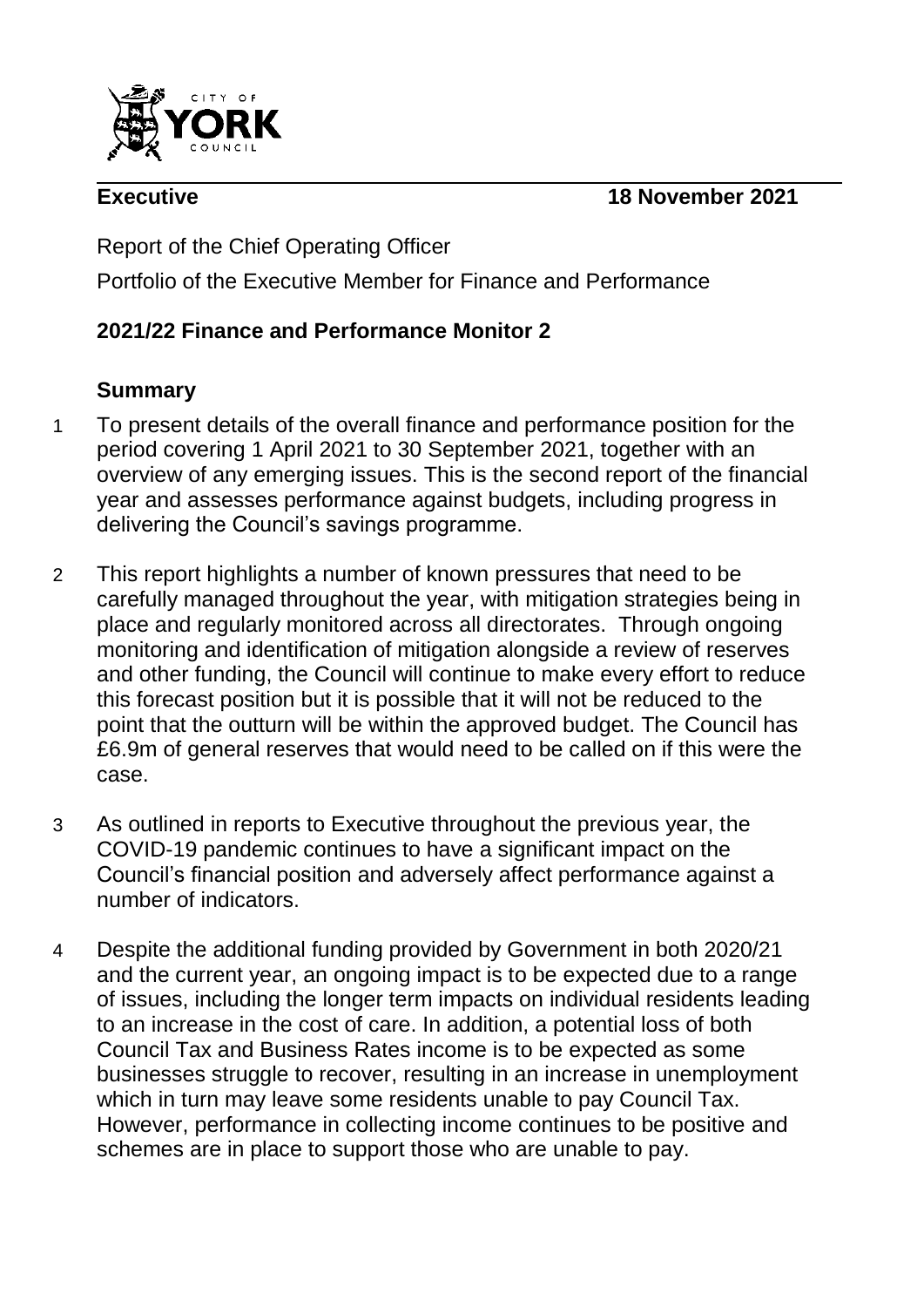- 5 We continue to see significant and ongoing pressure across both children's and adults social care budgets in particular and an increase in social care costs directly as a result of the pandemic.
- 6 Throughout the pandemic, all Council services have gone above and beyond what can be expected. However, a huge debt of gratitude is owed particularly to those individuals who routinely put their lives on the line to keep residents and communities safe, whilst putting themselves at great risk.
- 7 It should also be noted that the pandemic is far from over in the local health sector. At the time of writing (early October) York Hospital is continuing to experience unprecedented demand and GPs are seeing a spike in appointments. The increased complexity of adult social care cases and a tired workforce, combined with significant pressures in the NHS and within the community, is creating pressures in the adult social care sector that need to be addressed to prevent them impacting on City of York Council's own adult social care service. These issues are not unique to York but is a national situation that is being seen in most areas across the country.
- 8 To address these challenges, whilst accepting the impact of the pandemic is still being felt across social care services, a cross-council project has been put in place to help and support adult social care teams. By taking a staged approach as part of a co-ordinated project this will support adult's social care services, whilst avoiding introducing additional pressures or risks. This programme of work will also balance short term costs with long term savings plans and actively look to reduce costs rather than taking the more short-term immediacy approach which can have detrimental impacts in future.
- 9 Whilst the council's overall financial health provides a strong platform upon which to meet these financial challenges and good progress has been made with the achievement of savings in the year, the forecast outlined in this report remains a matter of serious concern. The ongoing pressures within social care will need to be addressed in the 2022/23 budget setting process.
- 10 With an unprecedented level of uncertainty in both the national and local economy it is therefore prudent to continue to plan on the basis of the current financial picture and begin to put in place mitigation and cost control strategies to bring the forecast expenditure down to within the current approved budgets.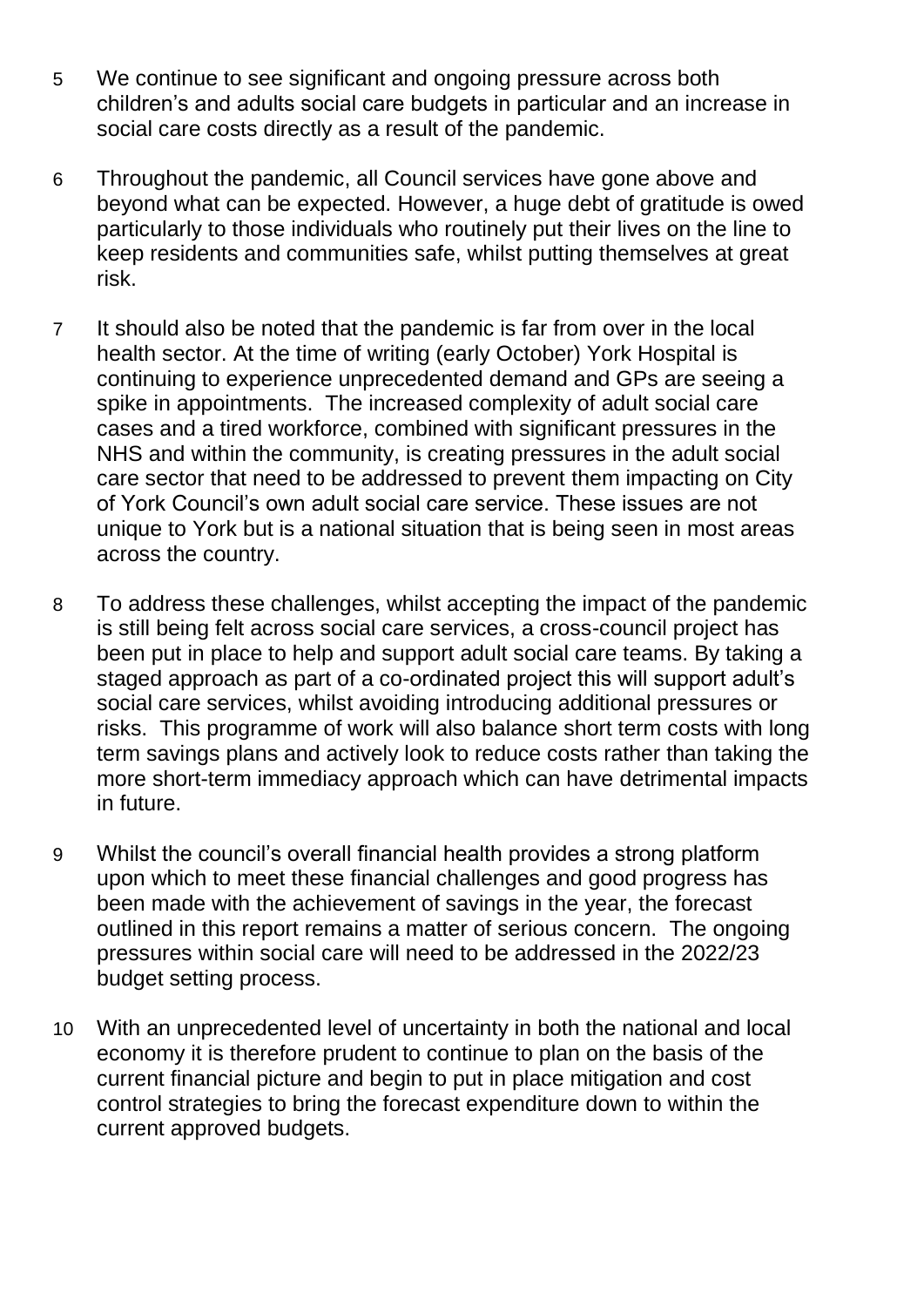## **Recommendations**

- 11 Executive is asked to:
	- note the finance and performance information and the actions needed to manage the financial position

Reason: to ensure expenditure is kept within the approved budget.

## **Financial Summary**

- 12 The gross financial pressures facing the council are projected at £9.1m but after mitigation and further action it is considered that this can be brought down to a net position of £4.6m.
- 13 As previously reported, there are serious underlying budget pressures across both adult and children's social care. Both adult and children's social care is operating in an extremely challenging environment and as a result additional funding of £4.3m was allocated to the People directorate in the 2021/22 budget.
- 14 This report highlights a number of known pressures that need to be carefully managed throughout the year, with mitigation strategies being in place and regularly monitored across all directorates. Through ongoing monitoring and identification of mitigation alongside a review of reserves, the Council will continue to make every effort to reduce this forecast position but it is possible that it will not be reduced to the point that the outturn will be within the approved budget. The Council has £6.9m of general reserves that would need to be called on if this were the case.
- 15 York is maintaining both sound financial management, and delivering priority services to high standards, during a period of significant challenge for local government. Whilst the Council's track record of delivering savings and the robust financial management provides a sound platform to continue to be able to deal with these future challenges there remains a significant risk to ongoing service delivery and achievement of Council priorities that needs to be managed effectively.

# **Financial Analysis**

16 The Council's net budget is £131m. Following on from previous years, the challenge of delivering savings continues with £7.9m to be achieved in order to reach a balanced budget. Early forecasts indicate the Council is facing net financial pressures of £4.6m (after mitigation) and an overview of this forecast, on a directorate by directorate basis, is outlined in Table 1 below. The main variations and any mitigating actions that are proposed are summarised in Annex 1.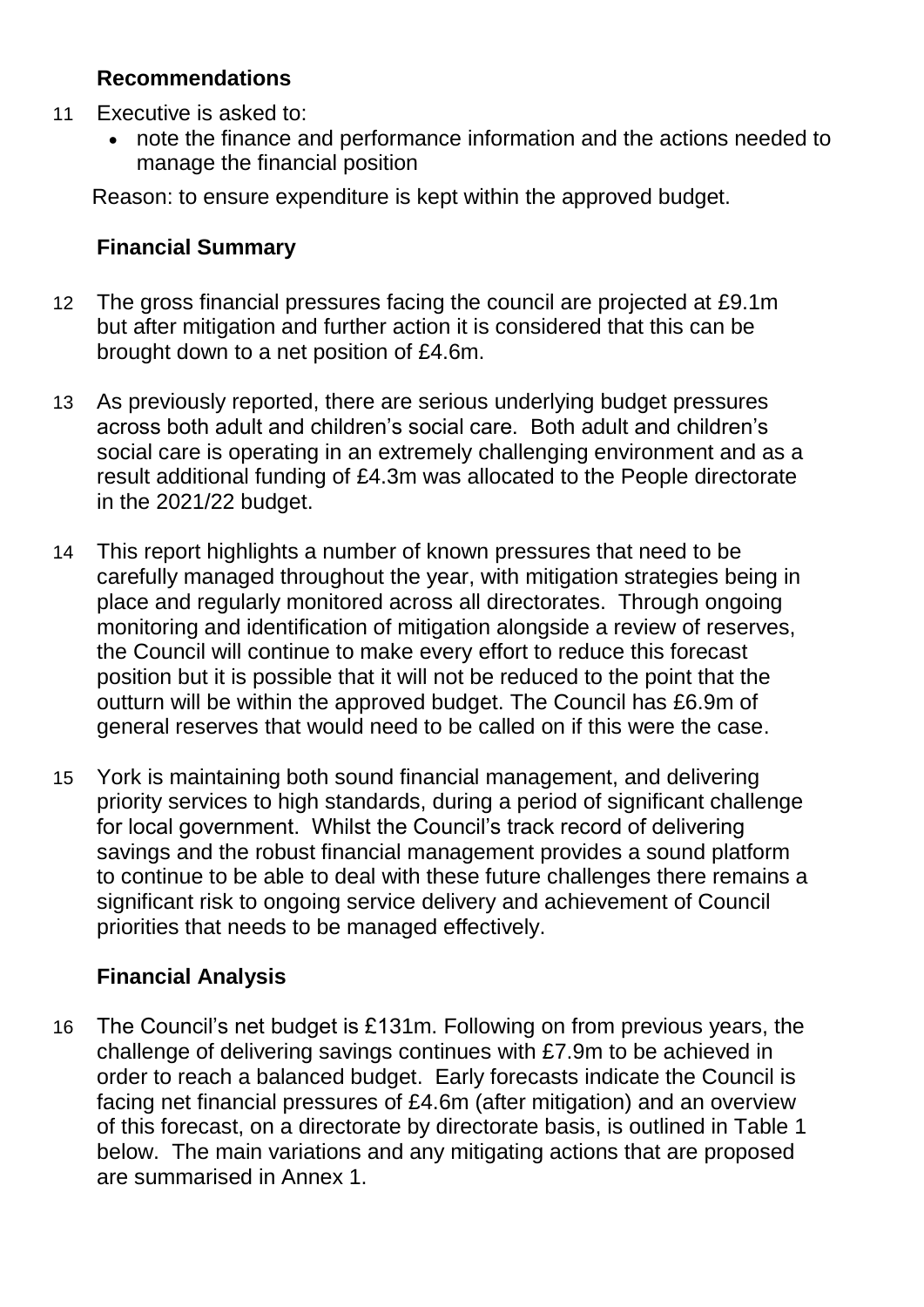| Service area                                                                              | <b>Net</b><br>budget | 2021/22<br>Net M1<br>Forecast<br>Variation | 2021/22<br>Gross<br>M2<br>Forecast<br>Variation | Mitigation     | 2021/22<br>Net M <sub>2</sub><br>Forecast<br>Variation |
|-------------------------------------------------------------------------------------------|----------------------|--------------------------------------------|-------------------------------------------------|----------------|--------------------------------------------------------|
|                                                                                           | £'000                | £'000                                      | £'000                                           | £'000          | £'000                                                  |
| People                                                                                    | 69,592               | 8,313                                      | $+10,008$                                       | $-1,500$       | $+8,508$                                               |
| Place                                                                                     | 21,772               | $\Omega$                                   | $-53$                                           |                | $-53$                                                  |
| <b>Customers &amp;</b><br>Communities,<br>Public Health &<br>Corporate<br><b>Services</b> | 22,182               | $\overline{0}$                             | $\overline{0}$                                  | $\overline{0}$ | $\Omega$                                               |
| Central budgets                                                                           | 18,344               | $-800$                                     | $-800$                                          | $\overline{0}$ | $-800$                                                 |
| Sub Total                                                                                 |                      | 7,513                                      | $+9,155$                                        | $-1,500$       | $+7,655$                                               |
| Contingency                                                                               | $-500$               | $-500$                                     |                                                 | $-500$         | $-500$                                                 |
| Use of COVID<br>grants                                                                    |                      | $-2,000$                                   |                                                 | $-2,000$       | $-2,000$                                               |
| Use of earmarked<br>reserves                                                              |                      | $\overline{0}$                             |                                                 | $-500$         | $-500$                                                 |
| Total including<br>contingency                                                            | 131,390              | 5,013                                      | $+9,155$                                        | $-4,500$       | $+4,655$                                               |

Table 1: Finance overview

## **Reserves and Contingency**

- 17 The February 2021 budget report to Full Council stated that the minimum level for the General Fund reserve should be £6.4m (equating to 5% of the net budget). At the beginning of 2021/22 the reserve stood at £6.9m and, as part of the budget report, approval was given to maintain this level of reserve in 2021/22 thus giving some headroom above the minimum level to take account of the continued risks facing the council, in particular the scale of future reductions on top of those already made.
- 18 Should the mitigation outlined in annex 1 not deliver the required level of savings in the current financial year then this reserve is available to support the year end position. However, in light of the ongoing financial challenges being faced by all councils it is now more important than ever to ensure the Council has sufficient reserves. Therefore, should it be the case that we need to draw down a substantial amount from this general reserve in 2021/22, some growth will need to be included in the 2022/23 budget to ensure that reserves can be maintained at an appropriate level.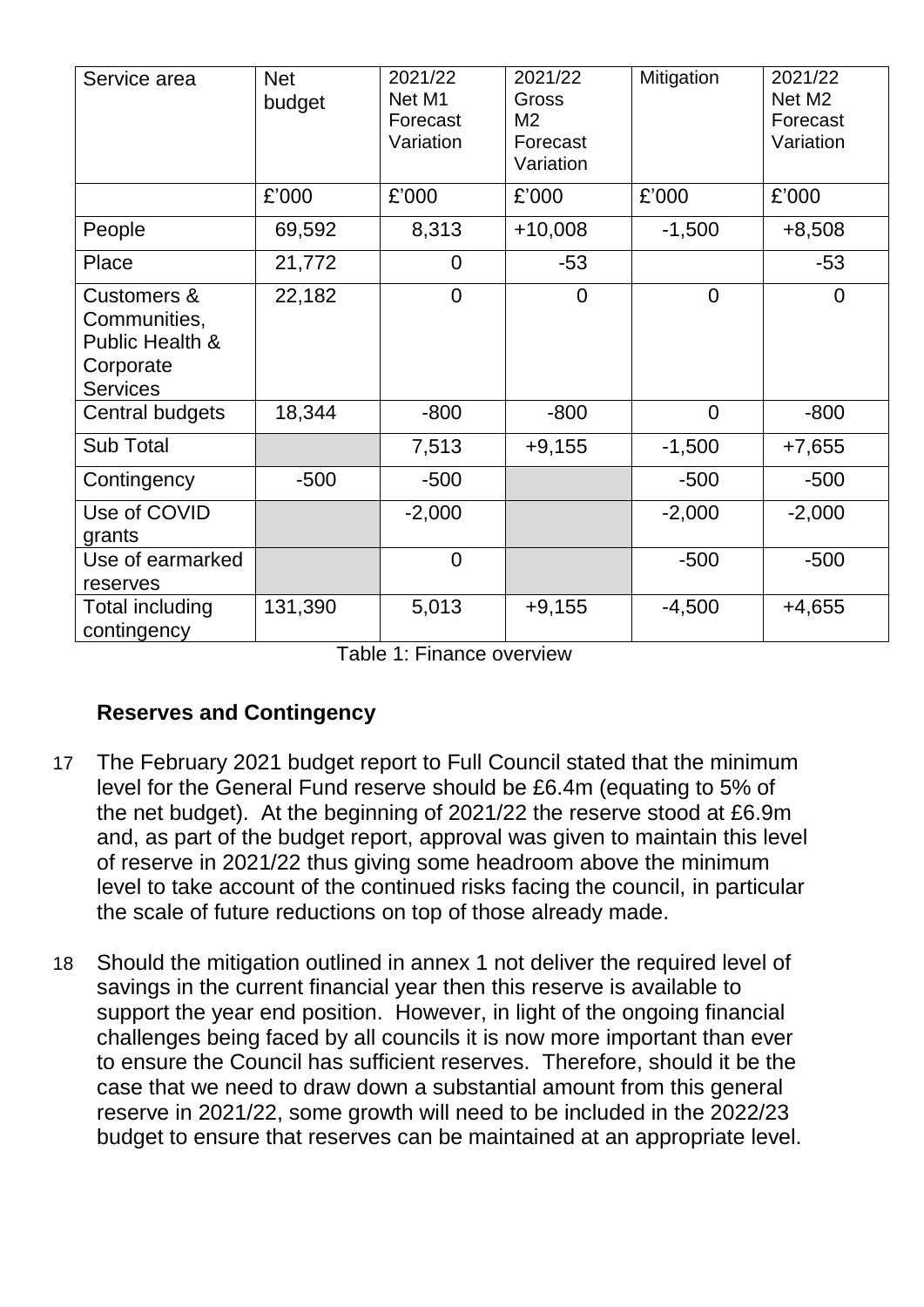- 19 In addition to the general reserve of £6.9m there are a range of other earmarked reserves where funds are held for a specific purpose. These reserves are always subject to an annual review but during this year these funds will again be reviewed on a quarterly basis and where appropriate to do so will be released to support the in year position. It is estimated that £500k can be released this year. Whilst this is a prudent approach that will ensure the financial resilience of the Council it is not a substitute for resolving the underlying overspends but instead allows time to develop future savings proposals in a planned way.
- 20 As in previous years a contingency budget of £500k is in place and this is currently assumed to be available to offset the pressures outlined in this report.

## **Loans**

21 Further to a scrutiny review, it was agreed that these quarterly monitoring reports would include a review of any outstanding loans over £100k. There are 2 loans in this category. Both loans are for £1m and made to Yorwaste, a company part owned by the Council. The first was made in June 2012 with a further loan made in June 2017 as agreed by Executive in November 2016. Interest is charged on both loans at 4% plus base rate meaning currently interest of 4.1% is being charged. All repayments are up to date.

# **Performance – Service Delivery**

- 22 In spite of the many challenges that the organisation and City has faced over the last year, performance across the wider organisation, not just the Council plan indicators, has continued to remain high and continues to compare favourably when benchmarked against other areas with similar characteristics to York. Whilst Covid and the actions taken to tackle the global pandemic have in places affected performance in the short-term, the general pattern for data and information monitored by the Council is that levels of resident and customer satisfaction, timeliness and responsiveness, as well as various directorate and service based indicators, have remained positive.
- 23 The Executive for the Council Plan (2019-23) agreed a core set of strategic indicators to help monitor the council priorities and these provide the structure for performance updates in this report. The indicators have been grouped around the eight outcome areas included in the Council Plan. Some indicators are not measured on a quarterly basis and the DoT (Direction of Travel) is calculated on the latest three results whether they are annual or quarterly. It is likely that due to impacts of COVID, a number of the Council Plan indicators will see a significant change both in terms of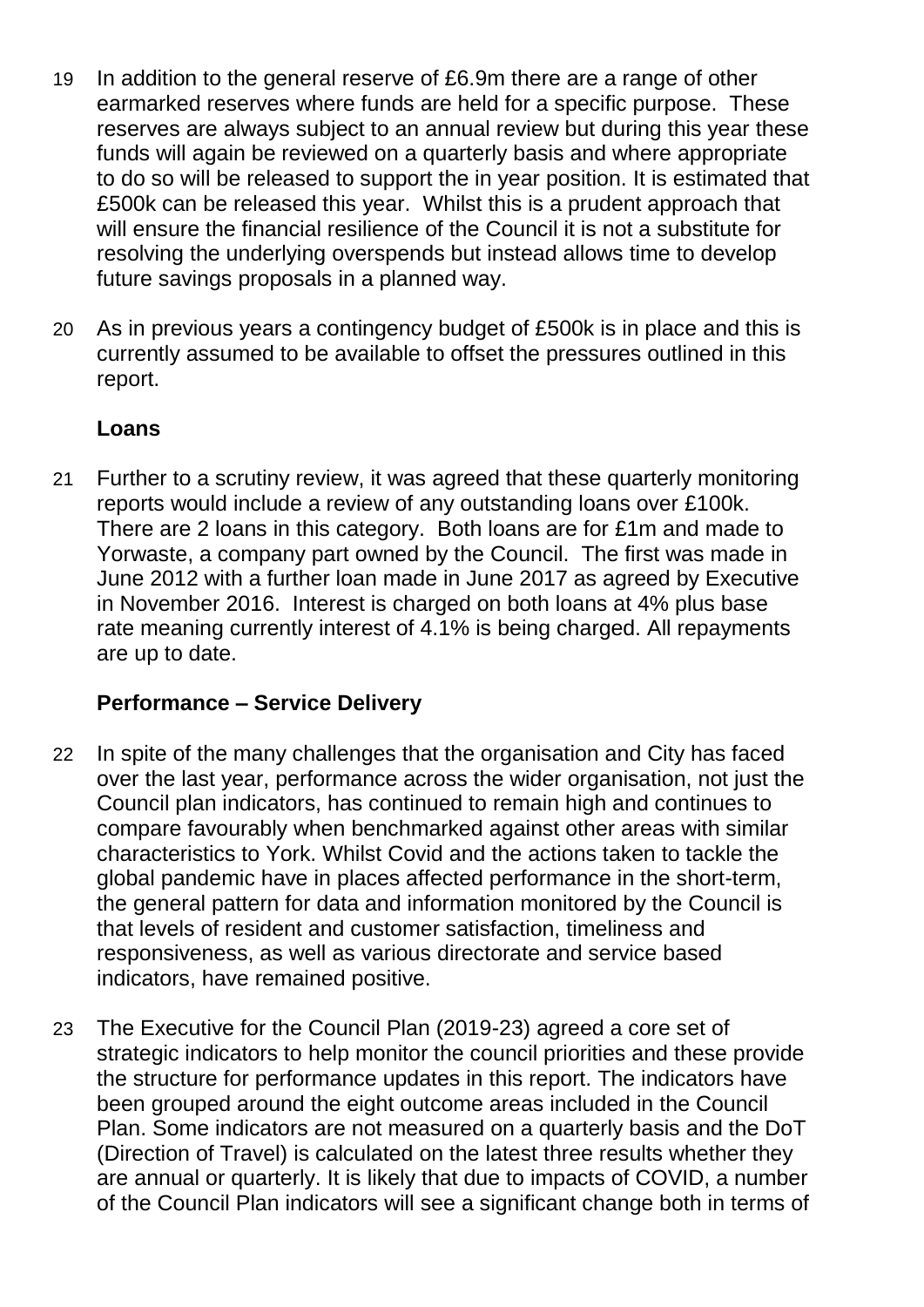their numbers and their direction of travel in future reporting periods. The majority of the performance measures within the Council Plan have a lag between the data being available, and the current reporting period and therefore impacts will not be immediately seen, and may occur over several years as new data becomes available.

- 24 A summary of the strategic indicators that have a good or improving direction of travel based on the latest, new, available data are shown below and further details around all of the core indicator set can be seen in Annex 2.
	- **P&R Passenger Journeys -** Passenger journeys for park and ride customers totalled 0.71m (provisional) for Q2 2021-22. This is a large increase on the 0.33m journeys made during the same period in 2020-21 showing signs of recovery, but lower than the 1.11m journeys made during the same period in 2019-20.
	- **Local bus passenger journeys -** Passenger journeys on local buses totalled 1.68m (provisional) for Q2 2021-22. This is a large increase on the 1.04m journeys made during the same period in 2020-21, showing signs of recovery, but lower than the 2.74m journeys made during the same period in 2019-20.
	- **Overall satisfaction of people who use services with their care and support -** The 2020-21 Adult Social Care User Survey (ASCS) showed that 72% of those who responded stated that they were "extremely" or "very" satisfied with the care and support they received. This is a significant improvement from 2019-20, where 68% gave one of these answers. This was the highest percentage reported in England of those LAs that took part in the survey, although due to Covid impacts only 18 LAs did so.
	- **Recycling -** The latest provisional data for the amount of household waste sent for reuse, recycling or composting was 50.7% during Q1 2021-22 (the latest available data), which is an increase from 45.6% during the same period in 2020-21. This is above the Q1 average for the last 7 years.
	- **Net Additional Homes Provided -** Between April 2020 and March 2021 there were 622 net additional homes completed, which is an increase from 560 the year before.
	- **Number of homeless households with dependent children in temporary accommodation -** The number of homeless households with dependent children in temporary accommodation remains at a lower level to that seen in previous years. The latest available data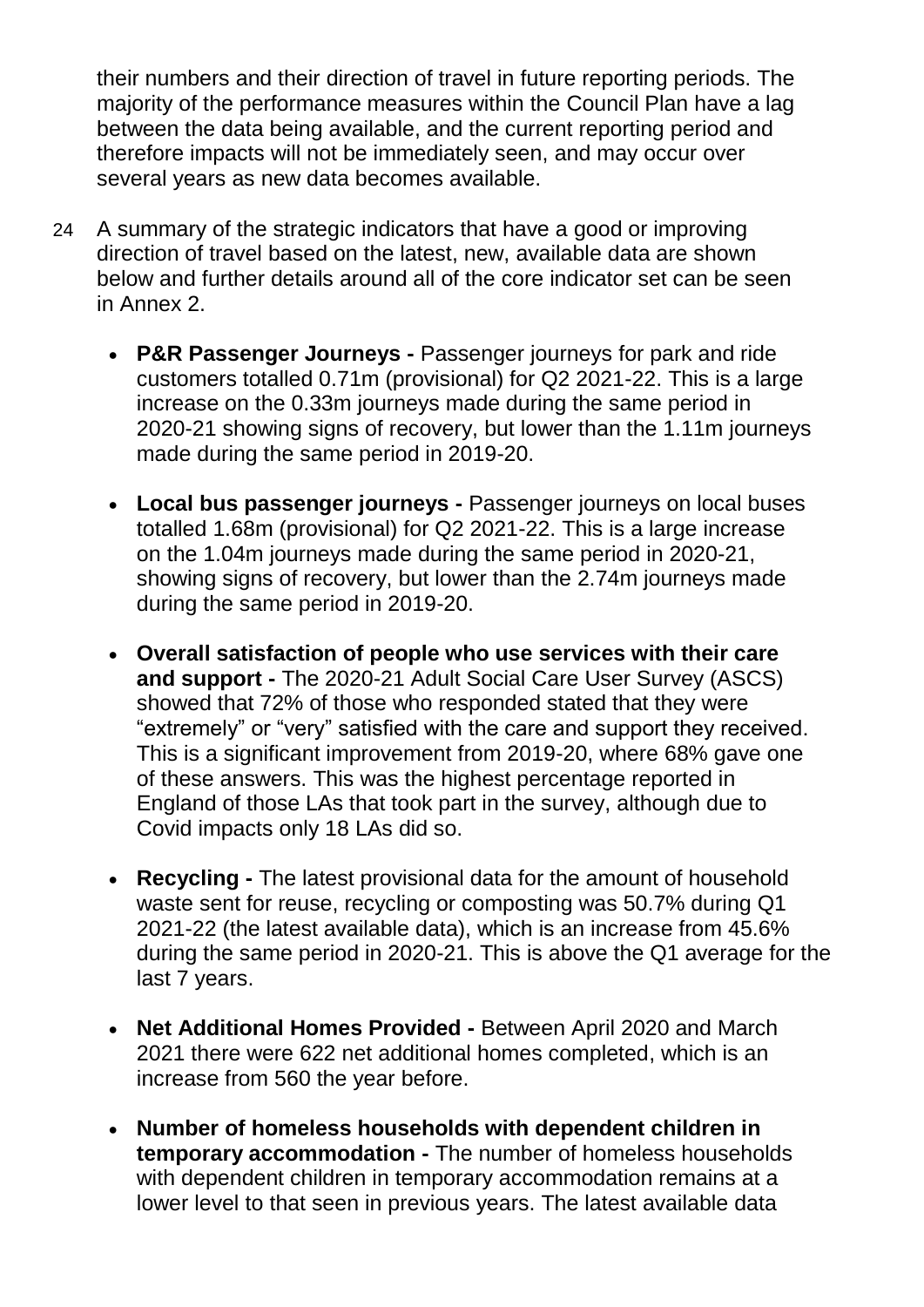shows that there were 10 households with dependent children in temporary accommodation at the end of Q4 2020-21 compared to 19 at the end of Q3 2020-21. It should be noted that these figures are snapshot figures.

- **Library Visits –** Libraries fully re-opened during April 2021 and figures for Q2 2021-22 show that there were 167,342 visits, which is an increase on the 106,819 visits during Q1, showing a positive direction of travel, although these figures are still well below the prepandemic Q2 figures of around 300,000 visits each quarter.
- **Parliament Street Footfall -** Following the easing of restrictions in the leisure and tourism sector in April 2021, footfall in Parliament Street increased from 1,506,747 in Q1 to 2,064,986 in Q2 2021-22. This is still lower than the figures usually seen during Q2 (around 2.2 million) but the figures are heading in a much more positive direction.
- 25 Strategic indicators that have a worsening direction of travel, mainly due to direct adverse effect from COVID-19 are;
	- **Net Housing Consents -** Between April 2020 and March 2021, there were 1,133 net housing consents, which is a decrease from 3,466 the year before.
	- **Number of days to process Benefit claims -** Performance in this area has deteriorated over recent months, with the average number of days taken to process a new Housing Benefit claim, or a change in circumstance, being just over five days during August 2021 (compared to under two days during March 2021). York performance is, however, consistent with the most recent national average of 5.1 days (2019-20). Significant work is being completed by the benefits team on processing covid grants and dealing with changes to peoples circumstances due to the pandemic, meaning staff have been temporarily diverted into these areas affecting performance.

### **Annexes**

- 26 Annex 1 shows the quarterly financial summaries for each of the Council directorates.
- 27 Annex 2 shows performance updates covering the core set of strategic indicators which are used to monitor the progress against the Council Plan.
- 28 All performance data (and approximately 1,000 further datasets) within this document is made available in machine-readable format through the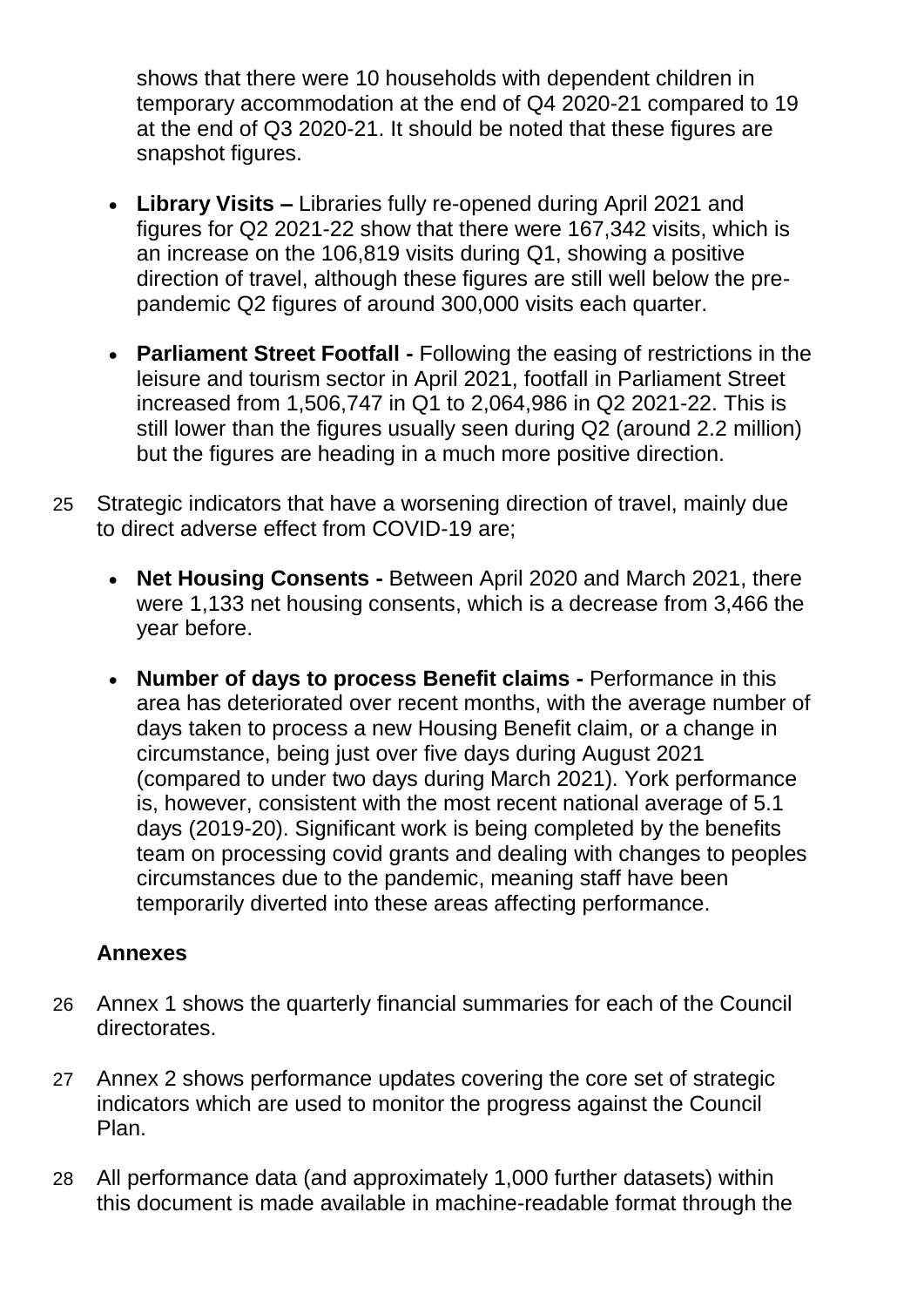Council's open data platform at [www.yorkopendata.org](http://www.yorkopendata.org/) under the "performance scorecards" section.

## **Consultation**

29 Not applicable.

# **Options**

30 Not applicable.

# **Council Plan**

31 The information and issues included in this report demonstrate progress on achieving the priorities set out in the Council Plan.

# **Implications**

- 32 The implications are:
	- **Financial** are contained throughout the main body of the report.
	- **Human Resources (HR)** There are no HR implications related to the recommendations
	- **One Planet Council / Equalities** Whilst there are no specific implications within this report, services undertaken by the council make due consideration of these implications as a matter of course.
	- **Legal** There are no legal implications related to the recommendations
	- **Crime and Disorder** There are no crime and disorder implications related to the recommendations
	- **Information Technology (IT)** There are no IT implications related to the recommendations
	- **Property** There are no property implications related to the recommendations
	- **Other** There are no other implications related to the recommendations

# **Risk Management**

33 An assessment of risks is completed as part of the annual budget setting exercise. These risks are managed effectively through regular reporting and corrective action being taken where necessary and appropriate.